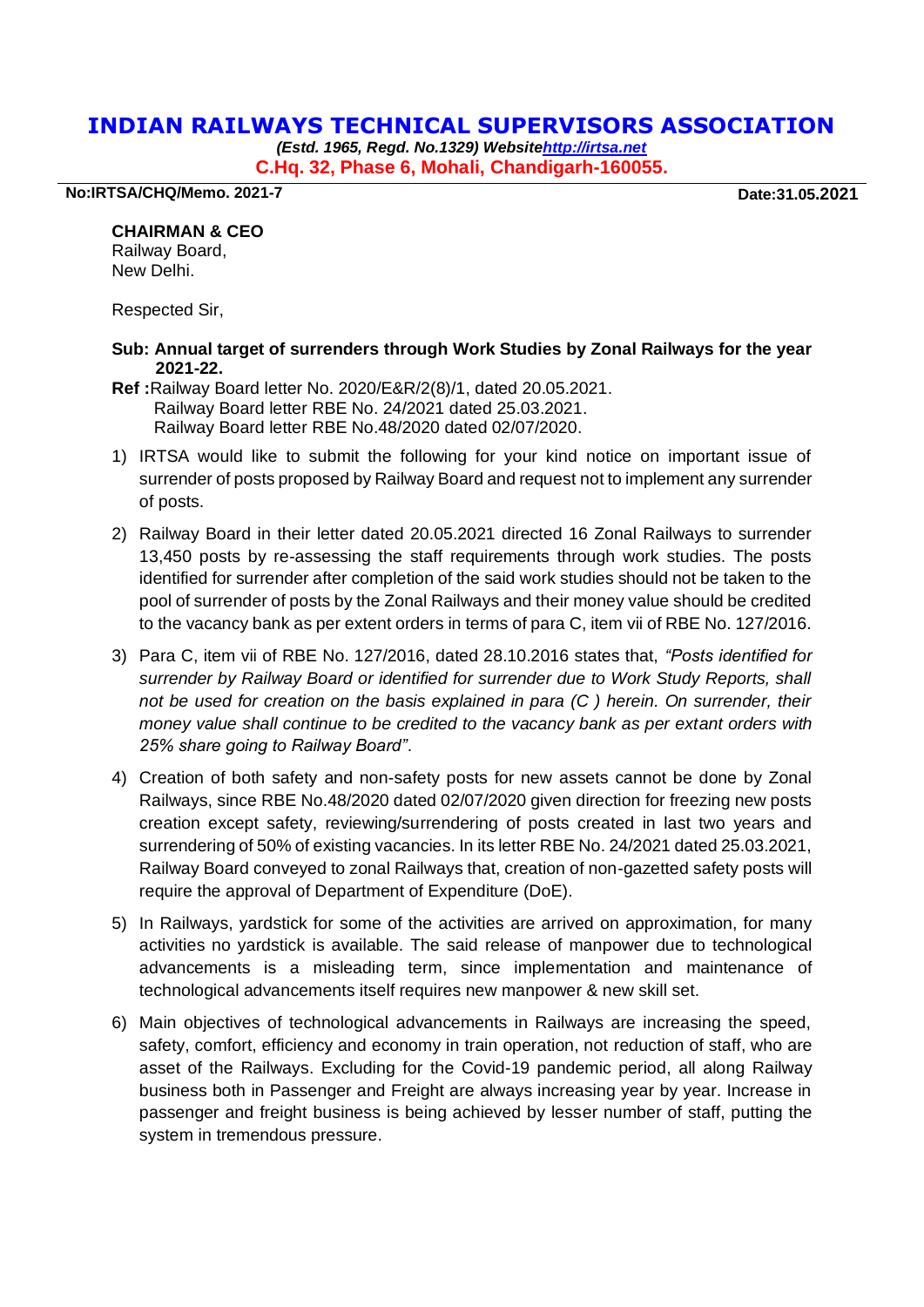- 7) Important performance indices of Railways between the year 2010-11 and 2018-19 have registered good increase. Passenger KM and Net freight tonnes registered more than 18% increase. Between the year 2010-11 and 2019-20 track KM has increased by 10.8%. Number of rolling stock in possession i.e. locos, coaches & wagons have increased more than 26%. But staff strength has been reduced by 5.9%. Fixing target for surrender of posts without any scientific study about the work content and without taking into account forecasted increase in Railway business after Covid pandemic is not desirable.
- **8) It is therefore requested that,** 
	- **a) Railway Board letter No. 2020/E&R/2(8)/1, dated 20.05.2021 on "Annual target of surrenders through Work Studies by Zonal Railways for the year 2021-22" may please be withdrawn and staff side may please be consulted and taken into confidence about scientific work study, if Railways proposes to conduct any.**
	- **b) GM & DRM may be delegated powers to reallocate and redistribution of the posts from one activity to another on 1:1 basis and creation of posts for new assets.**

Thanking You

**Yours' faithfully,**

Helmet

**HARCHANDAN SINGH, General Secretary.**